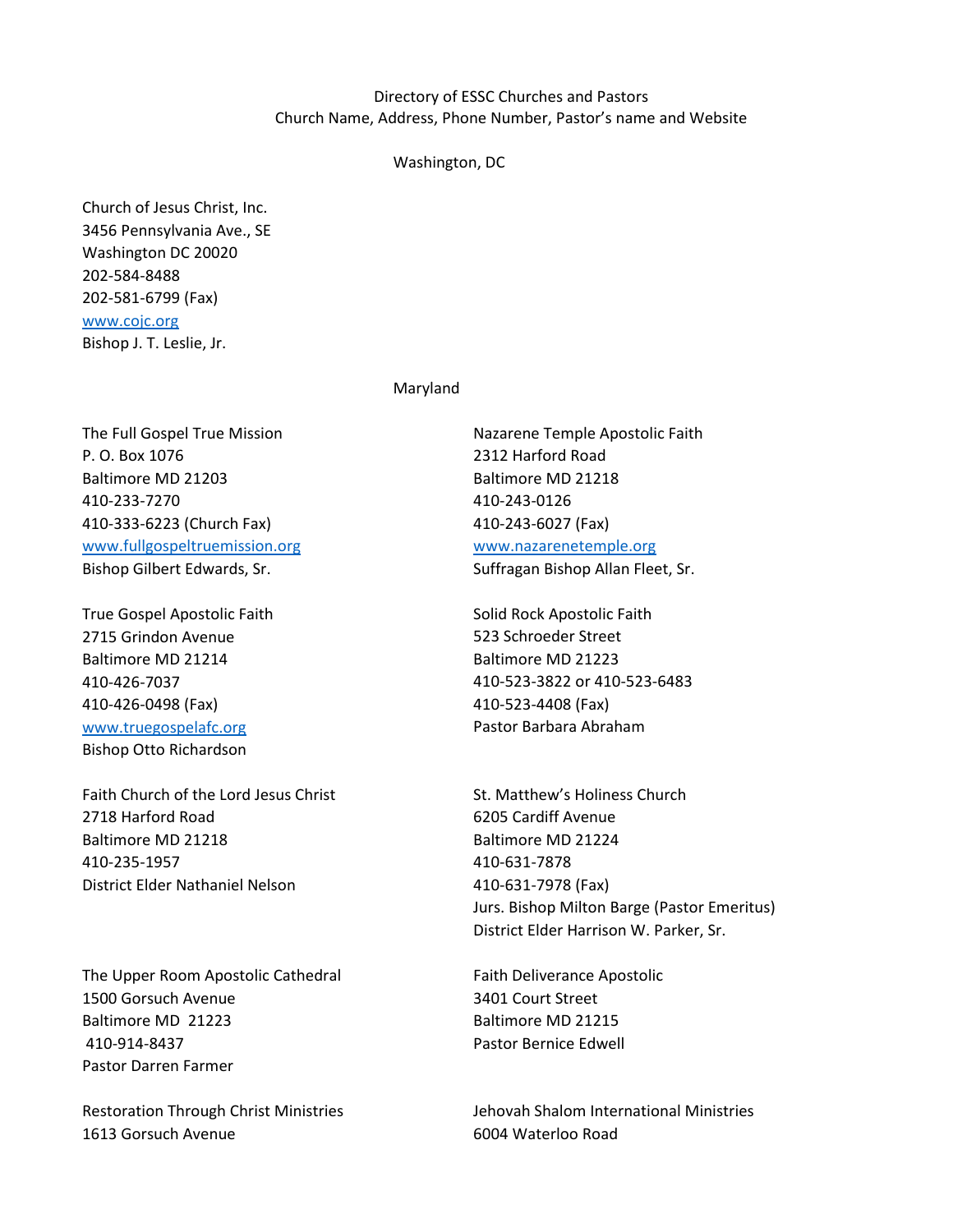Pastor James Jenkins

10005 Old Columbia Road 5411 Old Frederick Rd., Suite 17 Columbia M.D. 21046 Baltimore MD 21229 410-312-5483 443-449-6944 (Phone & Fax) [www.theemmanueltempleapostolic.org](http://www.theemmanueltempleapostolic.org/) Dr. Sandra Cannon Pastor Eric V. Jefferson

Jesus Is the Only Way Apostolic Faith Church Nazarene Temple AFC of Joppa MD 3000 Hillen Road 800 Trimble Road Baltimore MD 21218 Joppa MD 20185 443-473-8398 410-243-0126 Pastor Wilburt Simms **Pastor Denise B. Fleet** Pastor Denise B. Fleet

New Birth Reaching Out Ministries 1626 Druid Hill Avenue Baltimore MD 21217 443-537-8662 Pastor Dorothy Lewis

Baltimore MD 21218 Columbia MD 21045 443-272-6905 Suffragan Bishop Samford C. Brown

Emmanuel Temple Church **Deliverance Through Jesus Christ Apostolic Faith Church**, Inc. and The Deliverance Through Jesus Christ Apostolic Faith Church, Inc.

Pennsylvania

1100 Hartel Avenue 1301 Davis Avenue Philadelphia PA 19111 **Philadelphia PA 15235** 215-695-0770 412-301-0180 Pastor Viola Cullars

Bethlehem PA 18018 **Pittsburgh PA 15208** 610-866-7655 412-661-0969

Christ Mission Church New Life Family Worship Center [www.christ-mission.com](http://www.christ-mission.com/) Suffragan Bishop James Edwell

Holy Faith Pentecostal Christ Temple Church of Pittsburgh 604 North 16th Street 7037 Mount Vernon Street Pastor Barbara Young **Pastor Marvin A. Rawlings, Sr.** Pastor Marvin A. Rawlings, Sr.

#### New Jersey

1800 Broadway @ Ferry 1116 N. 19th Street, Suite B Camden NJ 08104 Camden NJ 08105-3612 856-541-3693 or 8907 856-963-7323 District Elder Harmon Utley **Pastor Leona A. Ryan** 

Holy Bethel Pentecostal Church Way of the Spirit Ministries International

New Life Church